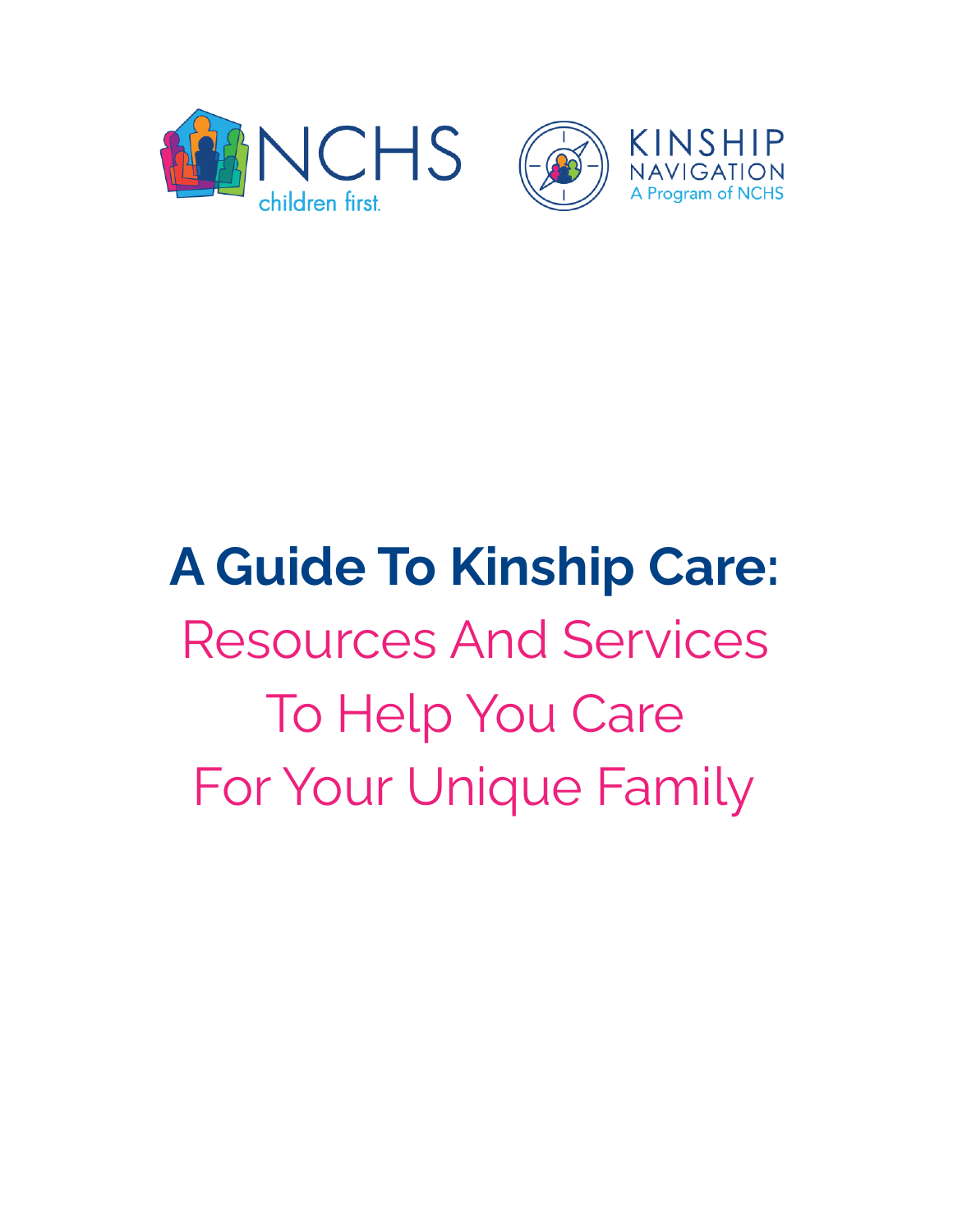

| <b>The History Of Kinship Care</b>                                | 3              |
|-------------------------------------------------------------------|----------------|
| <b>What Is Modern-Day Kinship Care?</b>                           | 4              |
| The Varying Levels of Kinship Care                                | 5              |
| Private Or Informal Kinship Care                                  | 5              |
| <b>Diversion Kinship Care</b>                                     | 5              |
| <b>Licensed Or Unlicensed Kinship Care</b>                        | 5              |
| How Do You Prepare To Step Up As A Kinship Caregiver?             | 6              |
| Determining A Routine                                             | 6              |
| <b>Getting Your House Ready</b>                                   | $6 - 7$        |
| <b>Respecting Boundaries</b>                                      | $\overline{7}$ |
| <b>What Kind Of Support Do Kinship Caregivers Typically Need?</b> | $\overline{7}$ |
| <b>Legal Needs</b>                                                | $8 - 9$        |
| <b>Emotional And Mental Needs</b>                                 | $9 - 10$       |
| <b>Financial Needs</b>                                            | 10             |
| <b>Developmental Resources</b>                                    | 10             |
| <b>Kinship Navigation: The Answer You've Been Looking For</b>     | 10             |
| Kinship Navigation: An Overview                                   | 11             |
| <b>Services We Offer</b>                                          | $11 - 12$      |
| <b>How To Get Started</b>                                         | 12             |

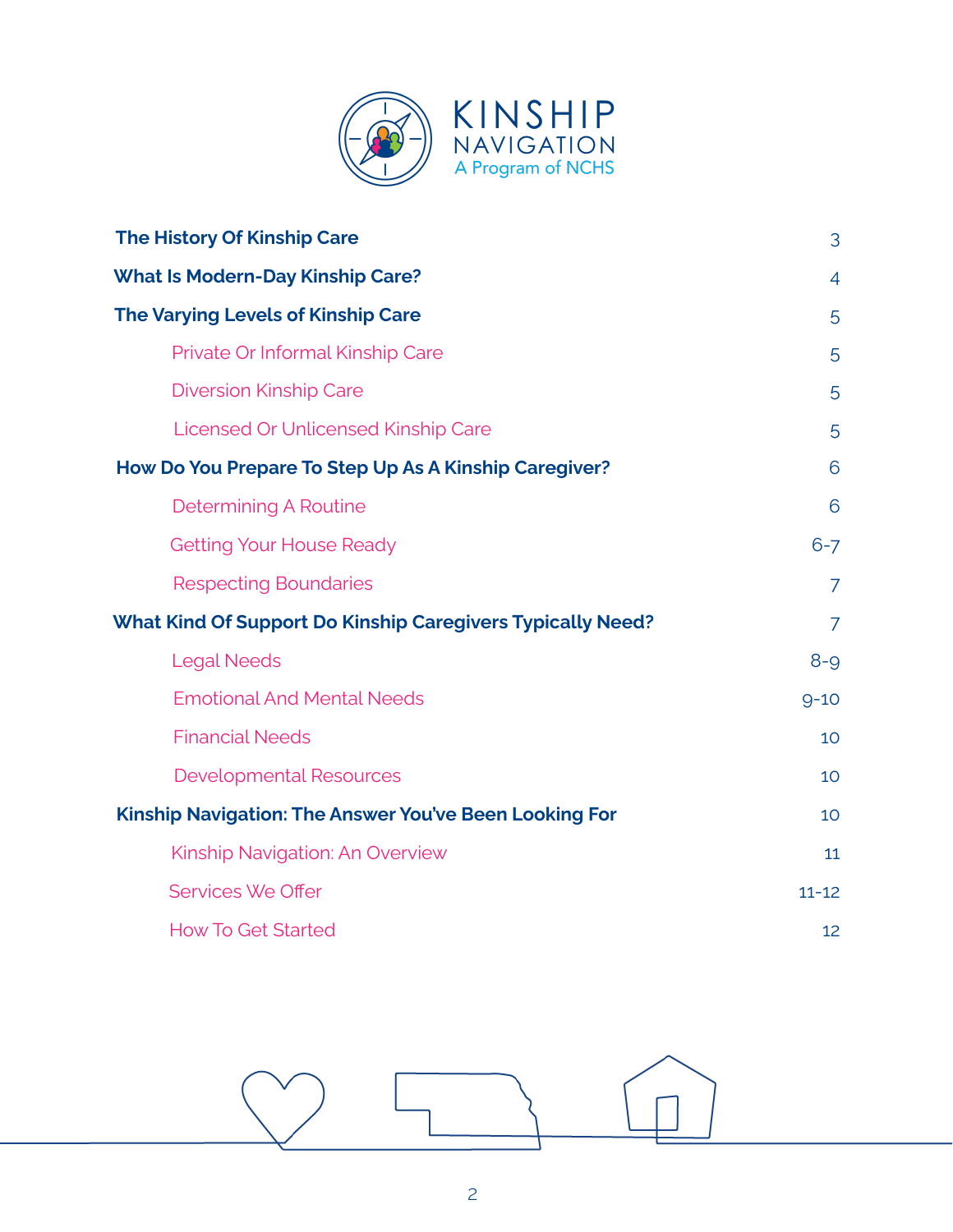

# <span id="page-2-0"></span>**The History of Kinship Care**

Throughout time, families have helped to care for their relative's children in times of need. Whether this is during times of illness, financial hardship, or another family crisis, many cultures have upheld the practice of caring for one another when they can.

In many societies, this kind of care, where children are placed with appropriate kin, occurs outside the social service or courts. In the past, people questioned if a formal introduction to the child welfare system would be the best thing for children in need of care. But, today, studies have shown that a kinship care approach benefits children the most.

When children are taken care of by their friends or family, they often have an easier time adjusting to the new lifestyle changes, have fewer instances of behavioral or psychological troubles, and face less pressure and challenges in their education.

<span id="page-2-1"></span>Today, there are nearly 2.7 million [children](https://www.aecf.org/blog/what-is-kinship-care) in kinship care situations in the United States alone. These kids need family and community support, economic stability, access to education, and [resources](https://assets.aecf.org/m/resourcedoc/aecf-2021kidscountdatabook-2021.pdf) to sustain a healthy life in order to thrive. With kinship care, that goal can become a reality.

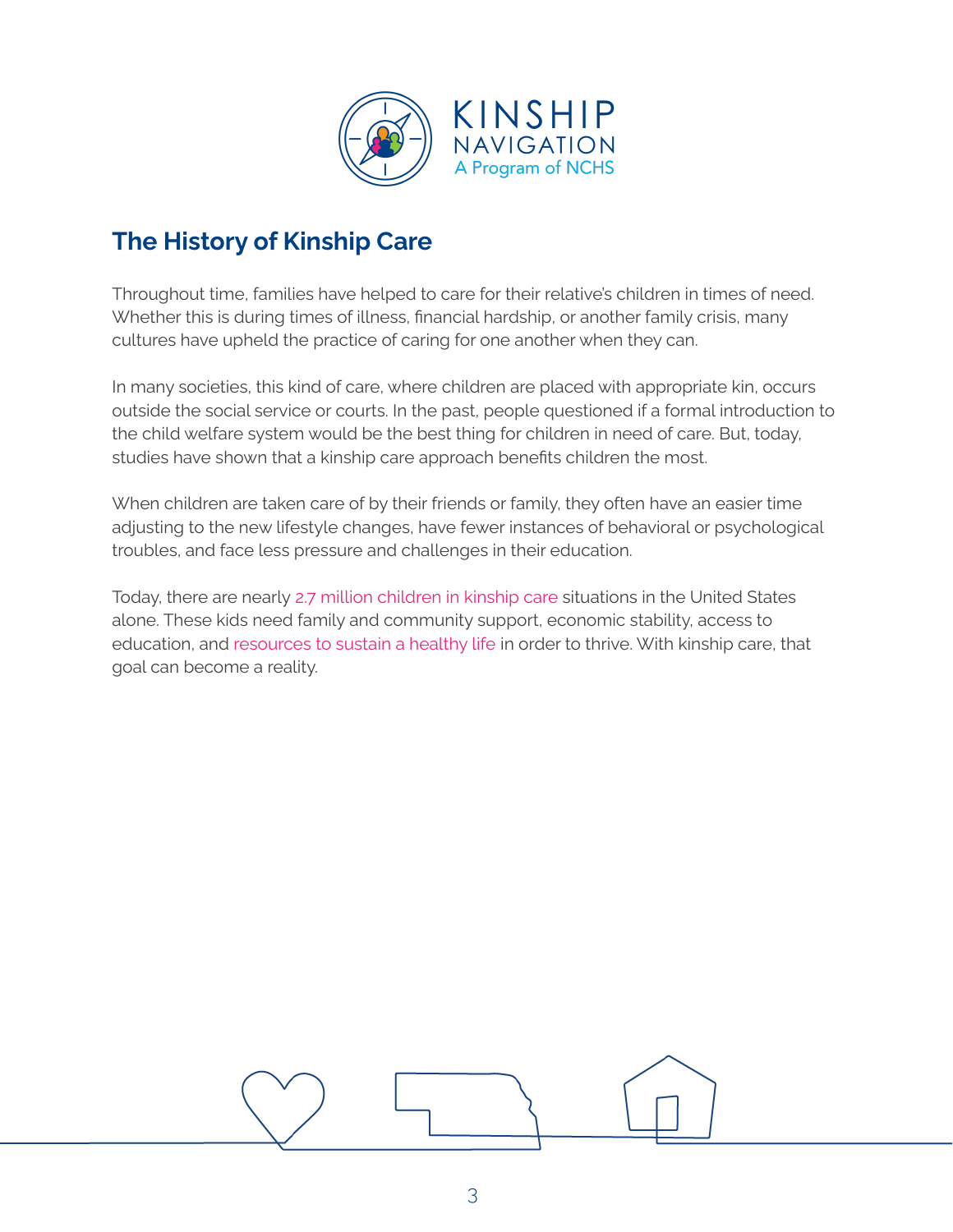

# <span id="page-3-0"></span>**What Is Modern-Day Kinship Care?**

We understand there are instances when a biological parent is unable to provide a safe and healthy environment for their child. Being a caregiver is extremely rewarding, but not usually without a large strain on your own wellbeing. Your mental and physical needs are important and ultimately help demonstrate health and happiness to the children in your care. By providing a resource for the biological parent as well as the caregiver, modern kinship care helps create a healthier environment for children to thrive.

Often, the people stepping into a kinship role are already closely involved in a child's life. Family members, family friends, and other supportive parenting figures are able to help provide a safe, stable, and loving home environment for their loved one's child. These are kinship caregivers.

It's important to note that kinship care does not permanently alter the rights and responsibilities of the biological parent to the new caregiver. Rather, it is a function of caring for a child that is often aimed at future reunification, where the biological parent will resume primary care of their child once they are safely able to do so. While the biological parent takes time to get the help and support they need to become a thriving parent again; the kinship caregiver takes over primary caregiving responsibilities. And, as a kinship caregiver, you need access to resources, support, advice, and aid to help you provide the best level of care possible for the children in your life. Read on and discover the varying levels of kinship care and the sort of connections and resources you can gain access to as a kinship caregiver.

<span id="page-3-1"></span>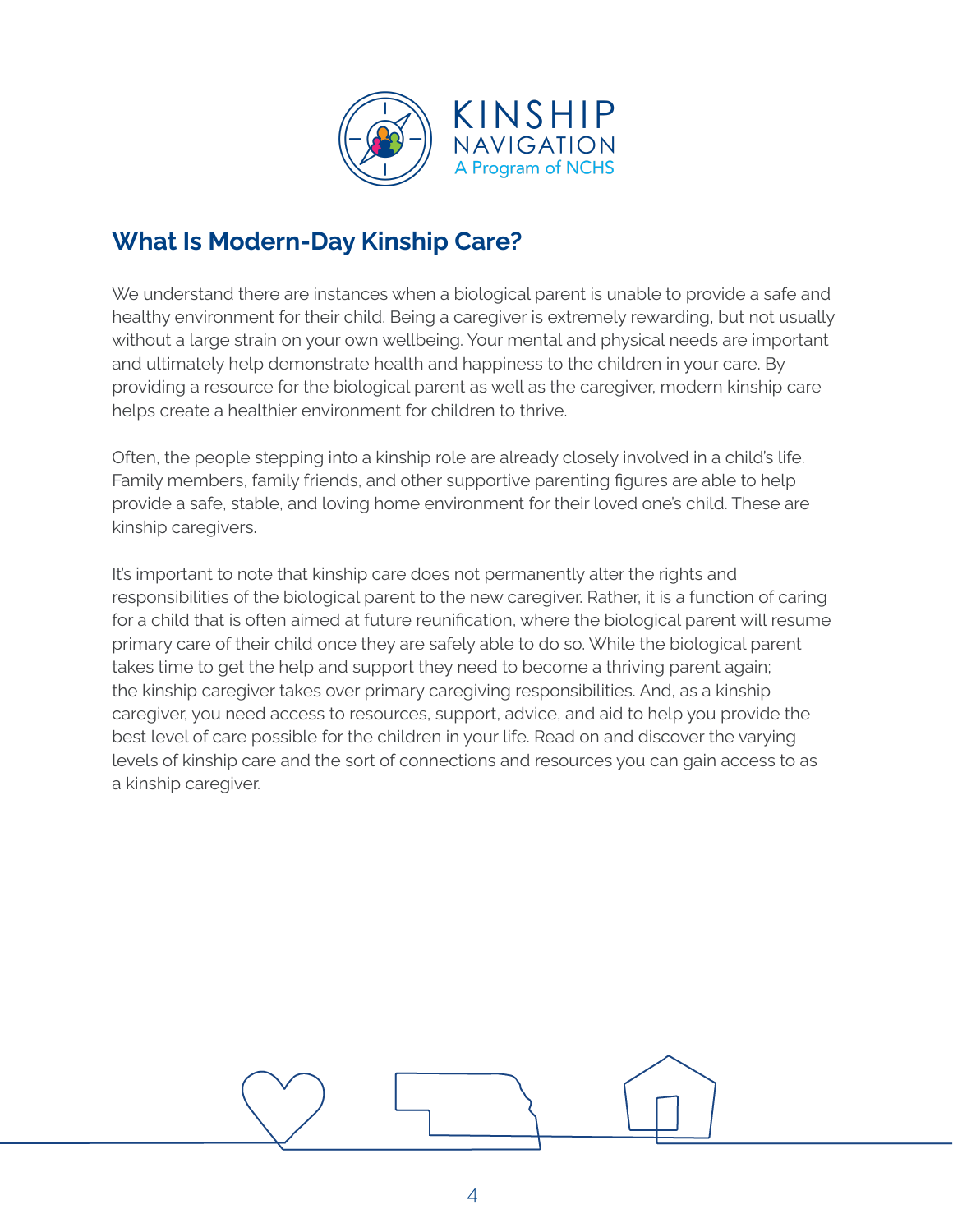

# <span id="page-4-0"></span>**The Varying Levels of Kinship Care**

When it comes to kinship care, there are varying levels of guardianship and legal recognition status. In some situations, families make arrangements or agreements among themselves to provide care for the children in their life. In other situations, child welfare professionals may need to step in and help develop a course of action to ensure the children's mental, emotional, physical, and psychological needs are being met. Below we break down the three levels of kinship care:

## <span id="page-4-1"></span>**1. Private Or Informal Kinship Care**

Private or informal kinship care is typically the level with the least legal recognition. In this situation, families make arrangements with one another to temporarily delegate the parental rights and care for the children in need to the kinship caregiver without permanently altering the rights.

## <span id="page-4-2"></span>**2. Diversion Kinship Care**

Sometimes, child welfare agencies become involved in arranging for the care of a child with other family members. In one way or another, a child welfare agency may become aware of the child's needs and work together to create a strategy for moving the child into the care of a relative without joining the formal child welfare system. These moves are often voluntary.

## <span id="page-4-3"></span>**3. Licensed Or Unlicensed Kinship Care**

The final level of kinship care involves children living with other family members but remaining in the legal custody of the state in which they reside. While these children are being cared for by a close friend or relative, they are considered part of the formal child welfare system.

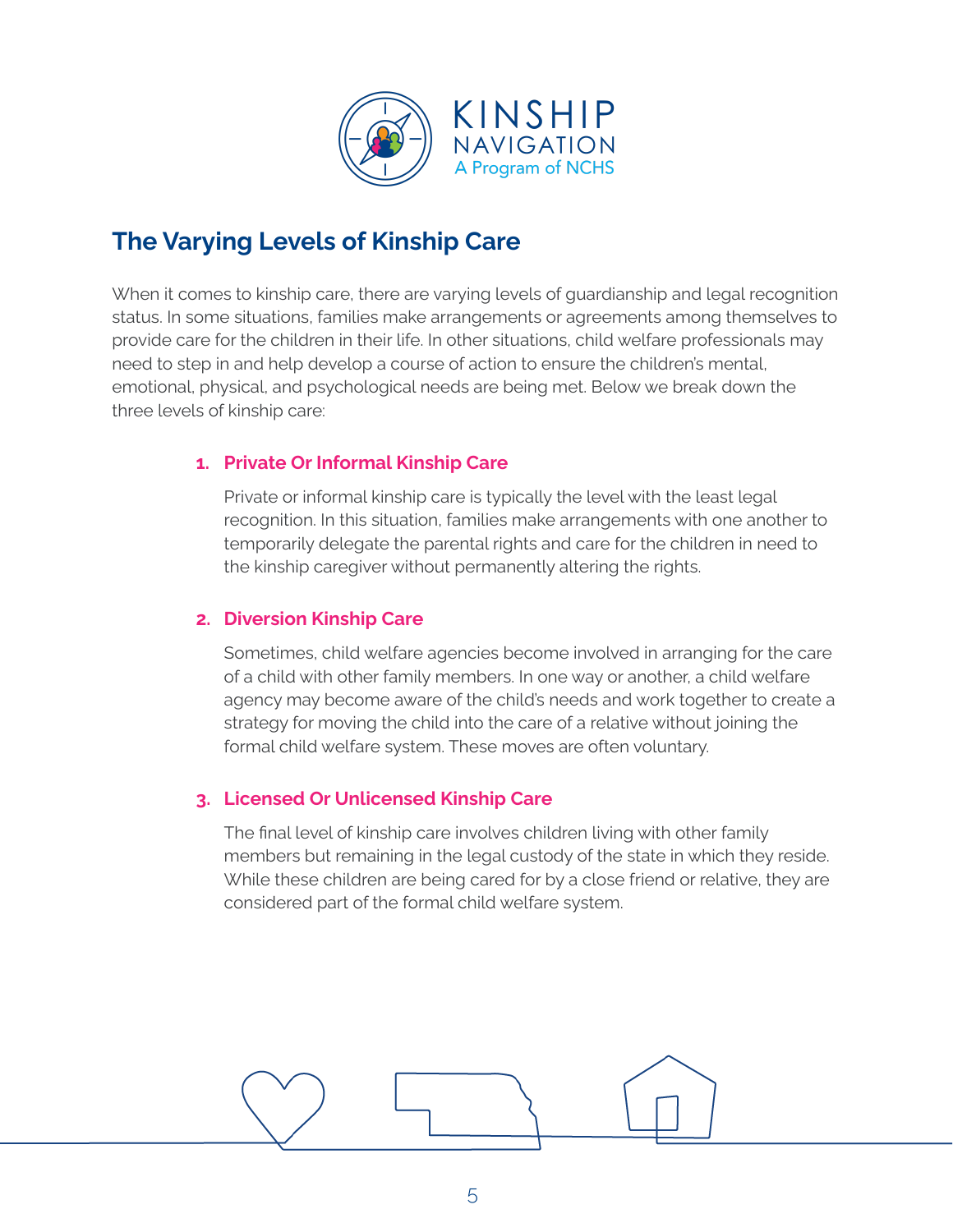

# <span id="page-5-0"></span>**How Do You Prepare To Step Up As A Kinship Caregiver?**

You've decided to step up and help care for your friend or family member's child while they cannot. While it is an exciting time getting ready to welcome them into your home, you're sure to have questions about how best to prepare and plan for the latest addition to your family. While your role as a kinship caregiver will inevitably change over the course of your relationship, there are a few things you can do to ensure a smooth experience.

#### <span id="page-5-1"></span>**Determine A Routine Together**

Part of transitioning to a new home life is working to adjust to your new surroundings. One way to weave some structure back into your days is to embrace a blend of traditions and routines. While there will inevitably be some changes as you cannot make everything the same, kinship caregivers need to respect the traditions, culture, and identity of the children in their care.

Respect the time and space it will take for you and your family to adjust to this new situation. Don't try to rush or force deeper relationships on anyone, as it could have the opposite effect and drive the child farther from you. Slowly start to create some structure back into their life by talking to them about bedtimes, mealtimes, expectations around the house (i.e., picking up toys, cleaning up messes, etc.), and nighttime routines. Work together to find a routine that works for you so that both parties feel included in the decision-making process.

**Tip:** Having a routine and reliable structure is crucial for the development of children. In many cases, the children you care for might not have had a reliable parental figure to ensure they follow house rules and stick to their schedule. It might be a challenge getting them on board initially, but the payoff is worth the effort!

#### <span id="page-5-2"></span>**Get Your House Ready**

They say that a clean space gives you a clean mind. Take this mindset into consideration as you prepare your home for your new addition.

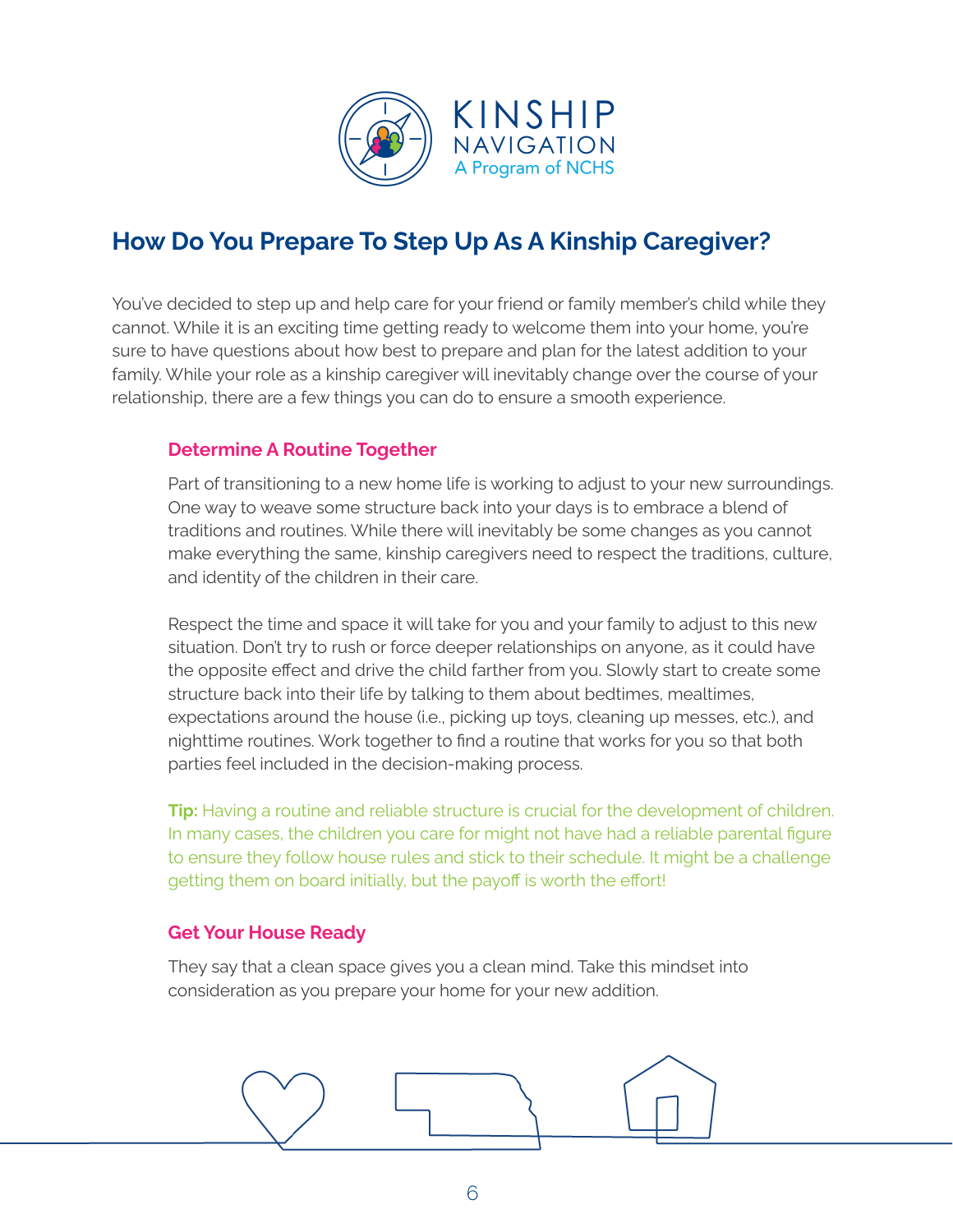

Go through your house to clean up any clutter and make space for the child coming into your home. If possible, try to find a space in your home that the child(ren) can have as their own, so they feel they have a space to go to for comfort and privacy. This will help to reduce the amount of shock that comes from the initial transition in home life.

Do you know some of the favorite snacks, dinners, or toys of the child(ren) you'll be caring for? Get a few of those goodies to have on hand for when they first come live with you. These small things might seem insignificant, but they can help ease any stress, nervousness, or hesitations you both have to this new situation.

**Remember:** Grand gestures and expensive, flashy things are often not what kids love the most. Small, meaningful gestures that demonstrate how much you care for them will leave a long-lasting impact.

#### <span id="page-6-0"></span>**Respect Each Other's Boundaries**

When preparing to become a kinship caregiver, the biggest thing to remember is that respect and boundaries are crucial. Both you and the child have been through some significant changes to your daily routine, and it takes time and effort to adjust.

Approach conversations with your child from an angle of respect and love. Talk with them about how they feel, what you can do to help with the transition, and how excited and happy you are to care for them. Give both you and your child the space to speak freely and honestly, and a relationship built on trust, honesty, and respect is set up for success.

# <span id="page-6-1"></span>**What Kind Of Support Do Kinship Caregivers Typically Need?**

Caring for someone else's child can seem like a daunting task. We understand that there are a lot of new responsibilities on your plate, and you may feel stressed or overwhelmed about taking on this new role. However, there are many outlets and resources available to help you better prepare for the new adjustment and ensure you are putting the health and safety of you and the children in your care first. Below are a few examples of areas where kinship caregivers seek support when transitioning into their new parenting role.

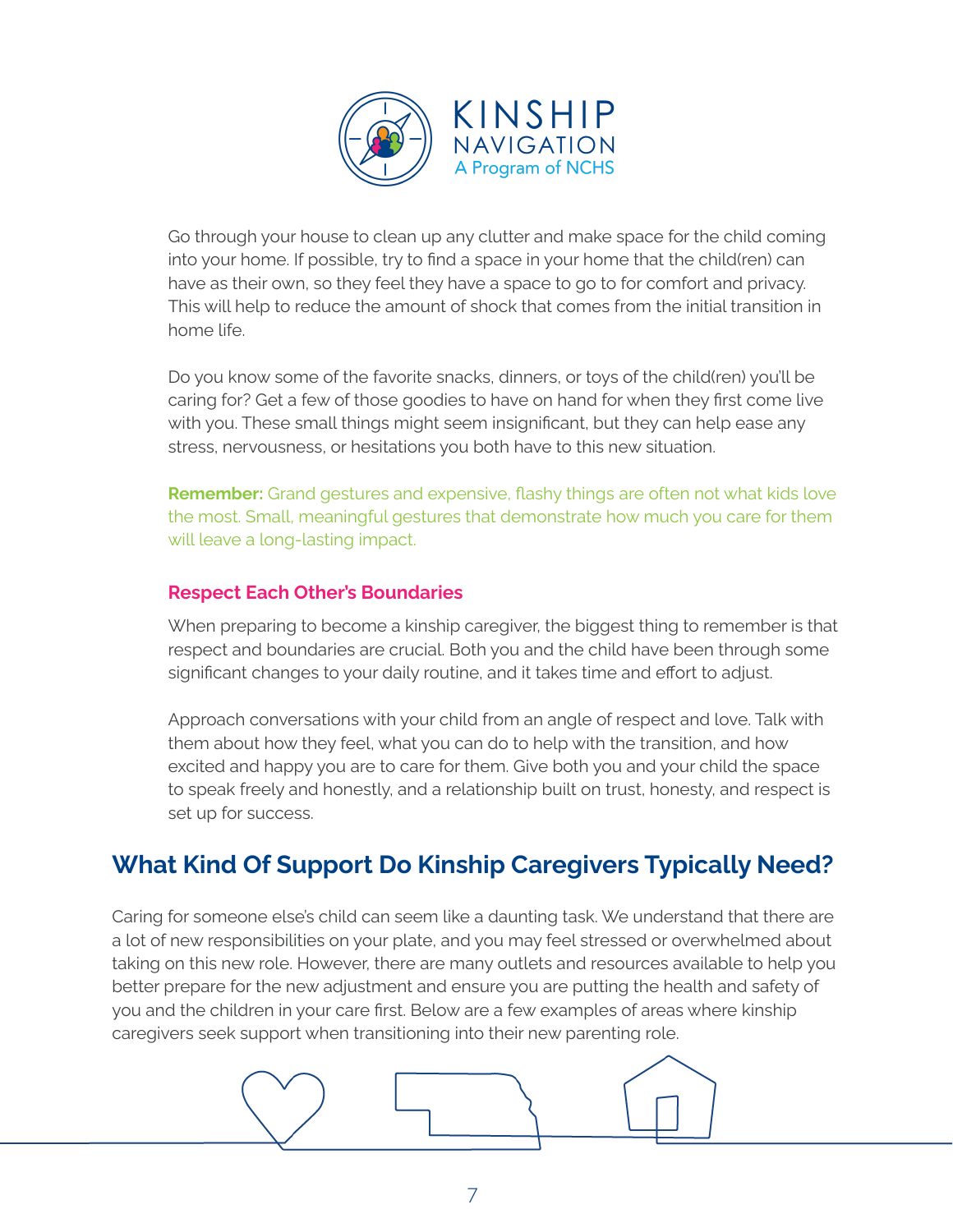

#### <span id="page-7-0"></span>**Legal Needs**

Understandably, this is most likely an all-new experience for you, the child(ren) in question, and the biological parents. That's why many kinship caregivers reach out for guidance and support. When it comes to kinship care, everyone has specific [rights](https://www.facs.nsw.gov.au/families/carers/about-relative-and-kinship-care/chapters/rights-and-responsibilities) and [responsibilities](https://www.facs.nsw.gov.au/families/carers/about-relative-and-kinship-care/chapters/rights-and-responsibilities) that must be respected and upheld. Some of these rights include:

#### **Rights of the child:**

- Be treated fairly and with respect
- Have contact with their family and community
- Take part in making important decisions affecting their life.
- Uphold their own beliefs and way of life

#### **Rights of the biological parent:**

- Be kept informed of the whereabouts of their child, unless deemed otherwise by community services out of fear for the child's safety
- Be informed of their child's development and informed on who the kinship carers are
- Seek help and assistance to work towards reunification

#### **Rights of the kinship caregiver:**

- Be treated fairly and with respect
- Be given information on the potential child they will care for, and have the right to say no if they so choose
- Be offered training opportunities to expand your parenting skills and knowledge
- Make most day-to-day care decisions for the child or young person
- Receive information about services that can support you in your role as a carer

While these are just some of the various rights and responsibilities regarding kinship care, they help to highlight the differences in expectations in your roles. Additionally, there are a few things that the parent and kinship caregiver need to do before

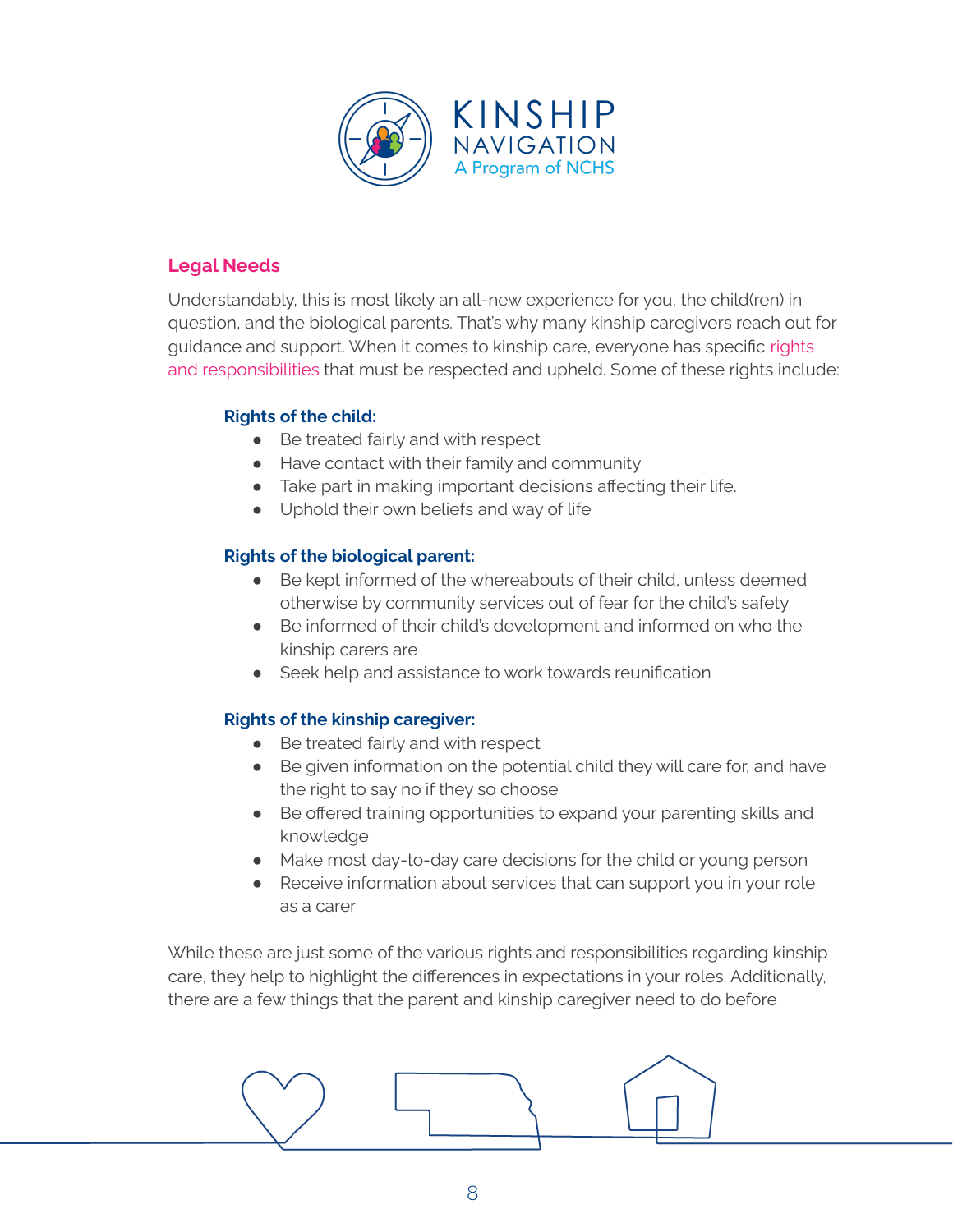

embracing a kinship care situation. If you are going to become a kinship caregiver, be sure to get four things [documents](https://meierfirm.com/legal-must-dos-before-leaving-your-kids-in-someone-elses-care/) in order:

- **1. Appointment of Short-Term Guardian Form.** This document, filed and signed by the parent, designates another adult (you) as the temporary caregiver for their child in their absence.
- **2. Emergency Contacts.** People need to know how to contact the person caring for the child in question, as well as the closest relatives/friends of the kinship caregiver. A list of emergency contacts helps provide transparency and prepares you for any potential issues.
- **3. An Updated Estate Plan.** It's important to have plans in place in case anything should happen to you. A proper estate plan addresses who can care for your children in an emergency, and other stipulations, such as how your money and assets can go to them without having to go through a long process.
- **4. Emergency Cards.** Consider carrying around emergency contact cards that list out your information and your closest relatives or friends in case of problems.

These four things are just some of the ways you can prepare in advance for a kinship care situation. Talk with legal experts to see what steps need to be taken to finalize the kinship care process.

## <span id="page-8-0"></span>**Emotional And Mental Needs**

This period of transition is tough for everyone. For the child, they're in a new environment and facing a situation they never expected. Even if they know that you caring for them is for the best, it can be tough to process their thoughts and feelings on the matter in a healthy way. It can be extremely beneficial for these children to have certified specialists and peer support groups to talk through their emotions. Certified specialists can help them to work through their trauma and blockades, while peer support groups can show them that they are not alone in experiencing this and that there is a whole army of support out there if they need it.

For the people providing kinship care, knowing that there is support and guidance to help them in this journey is essential. After all, to be the best parenting version of

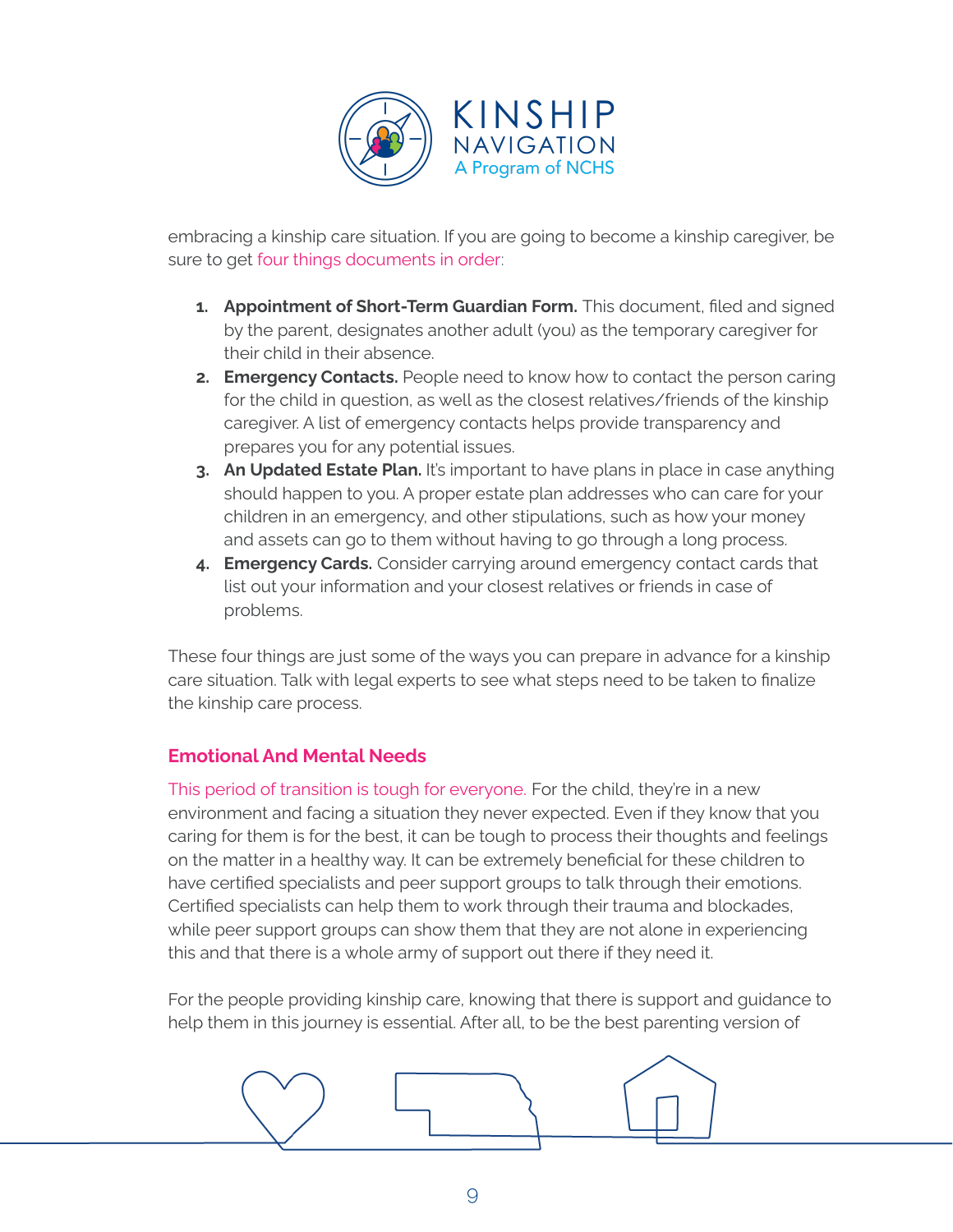

yourself, you need to ensure you're prioritizing your mental and emotional health. Many people have experienced what you're going through right now. Tap on them for support, someone to talk to when you're feeling overwhelmed, or advice on how to navigate these waters.

## <span id="page-9-0"></span>**Financial Needs**

In some situations, those providing kinship care may qualify for financial assistance. Granted that you meet the eligibility requirements of federal, state, or local agencies, you may be entitled to financial compensation to help offset some of the expenses associated with childcare. While financial assistance is not a guarantee for everyone, it is worth researching more to see if you qualify.

## <span id="page-9-1"></span>**Developmental Resources**

Statistics have shown the importance of emphasizing social and educational development in young children. To gain the social and educational skills they need later in life, kinship caregivers and parents need to help nurture and develop their child(ren)'s mind and curiosities.

Ensuring the child in your care is enrolled in classes (if they are old enough) or are exercising their mind and body with educational toys, resources, and games helps them grow to be productive, successful members of society.

It can be overwhelming and difficult to keep everything organized and ensure you're checking off all the necessary boxes. But, with the support of kinship care specialists, you can be sure you've got everything you need for the job.

# <span id="page-9-2"></span>**Kinship Navigation: The Answer You've Been Looking For**

Over the years, many studies have assessed the impact of change and home-life transitions on young children. Researchers found that when children are kept around loved ones, rather than being removed from their homes, they [develop](https://mcfd.gov.bc.ca/reporting/services/child-protection/permanency-for-children-and-youth/performance-indicators/children-in-care) at a higher rate.

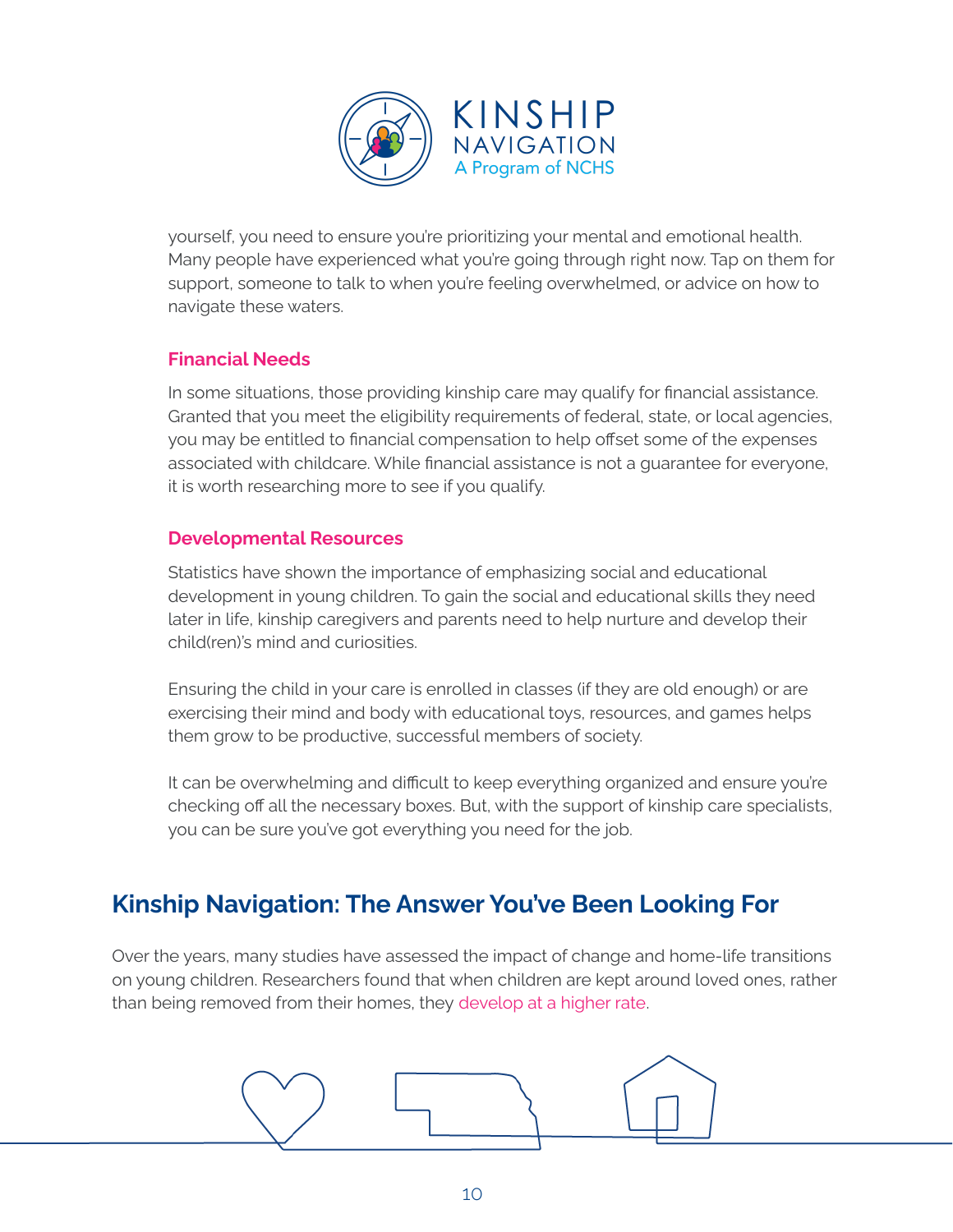

## **What does this mean?**

Children benefit from being cared for by people they know and can rely on. Stability is the overall goal when it comes to raising a child — every child has a right to a safe and loving home. NCHS works to make this right a reality through Kinship Navigation.

#### <span id="page-10-0"></span>**Kinship Navigation: An Overview**

Regardless of how you came to be caring for the child or children in your home, Kinship Navigation can guide you to the emotional, financial, legal, and physical resources your family needs. If you are a kinship caregiver providing full-time care for a child, we're here to help you in your responsibilities.

At NCHS, we know that while caring for a child can be incredibly rewarding, it can also have a significant impact on financial stability, emotional balance in the home, and lead to feeling overwhelmed when you attempt to navigate towards resources you need. Kinship Navigation helps you move beyond the clutter, create an action plan, and grow to provide the best parenting you can for the child(ren) in your care.

#### <span id="page-10-1"></span>**Services We Offer**

Kinship Navigation supports caregivers and children with an extensive library of resources. Our connections to community services, education materials, peer support groups, and certified specialists mean we are equipped to help you with essentially anything you might encounter. Some of the services that we offer include connecting you with:

- **Benefits** we connect you to services that include support for the cost of food, healthcare, or living expenses.
- **Educational Classes —** we connect you to training opportunities on parenting, becoming involved in your children's lives, becoming self-sufficient and independent, and more!
- **Emotional and Mental Health Support —** we've said it before, and we'll say it again: the mental and emotional health of you and your child is paramount. Let us help connect you to support groups to keep your spirits strong.
- **● Legal Advice and Aid —** our connections to legal experts and specialists mean you'll have access to advice if and when you need it.

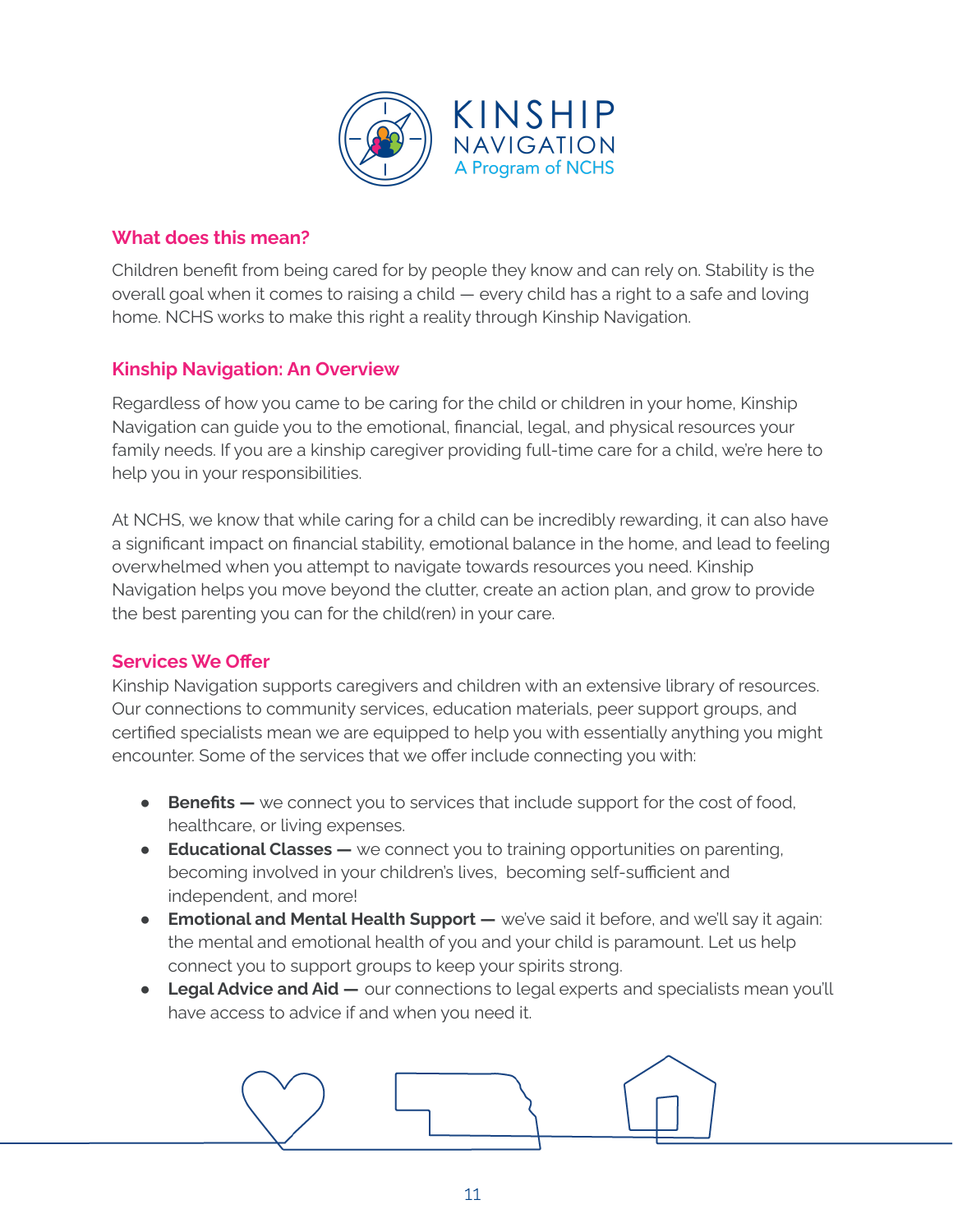

- **Personal Care Items —** raising a child is a challenging task; there are many things you need to consider, like food, clothing, hygiene supplies, school supplies, and more. Through Kinship Navigation, we connect you to outlets that help you obtain the items you need.
- **● Stress Management —** everyone deals with stress, but it's how you manage it, process it, and move from it that matters. Let us connect you with certified specialists that help you create productive approaches to manage stress.

While these services are specific to our Kinship Navigation program, NCHS offers a variety of continuous education programs to strengthen your skills as a parent and connections to the children in your care. To learn more about these other [services,](https://nchs.org/services/) check out our website.

## <span id="page-11-0"></span>**How To Get Started**

It might seem scary to have to ask for help, but know that you are not alone! Every day, thousands of parents and kinship caregivers deal with the same or similar questions, hesitations, and challenges you're facing. Together, we can overcome these hurdles and support you in your parenting journeys.

# **There is no obligation, only opportunity**.

Get connected with a support system, resources designed specifically for you, and a peer network, so you don't have to do this alone. To access these resources and assistance, all it takes is a simple call or email. By calling 888.315.7347 or emailing us at [kinship@nchs.org,](mailto:kinship@nchs.org) you'll quickly connect with a Kinship Navigation Intake Coordinator who will help to empower you on your kinship care journey.